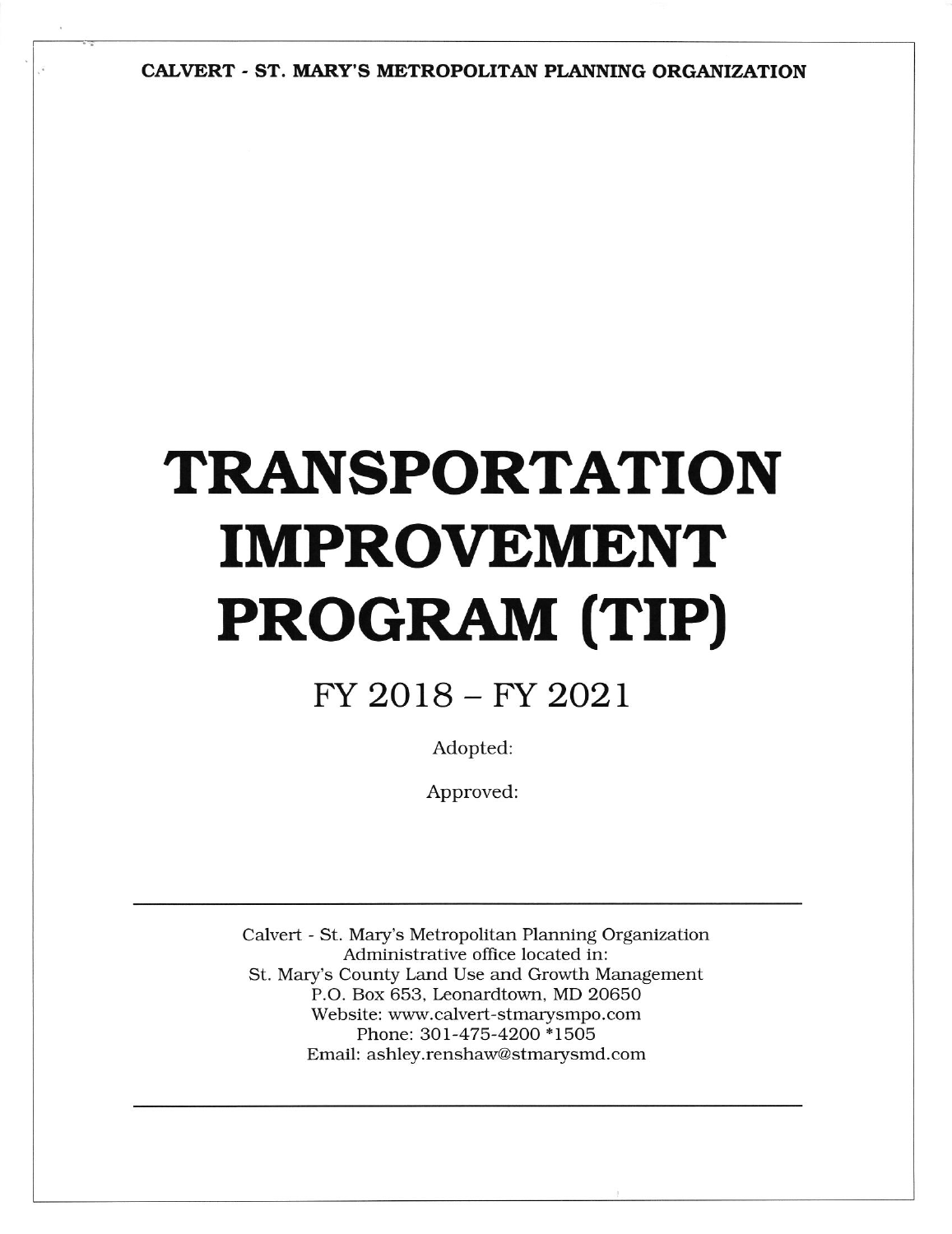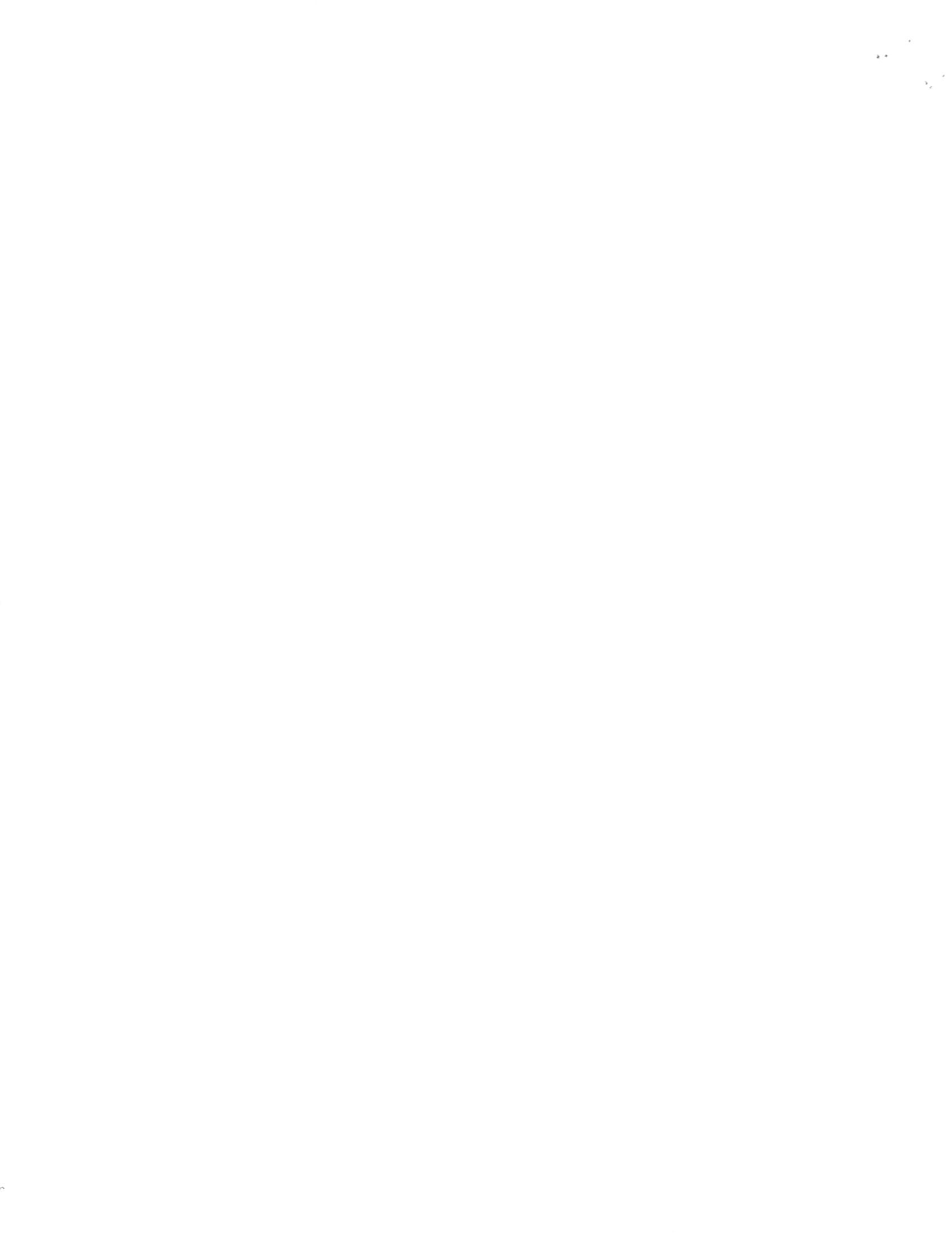## TABLE OF CONTENTS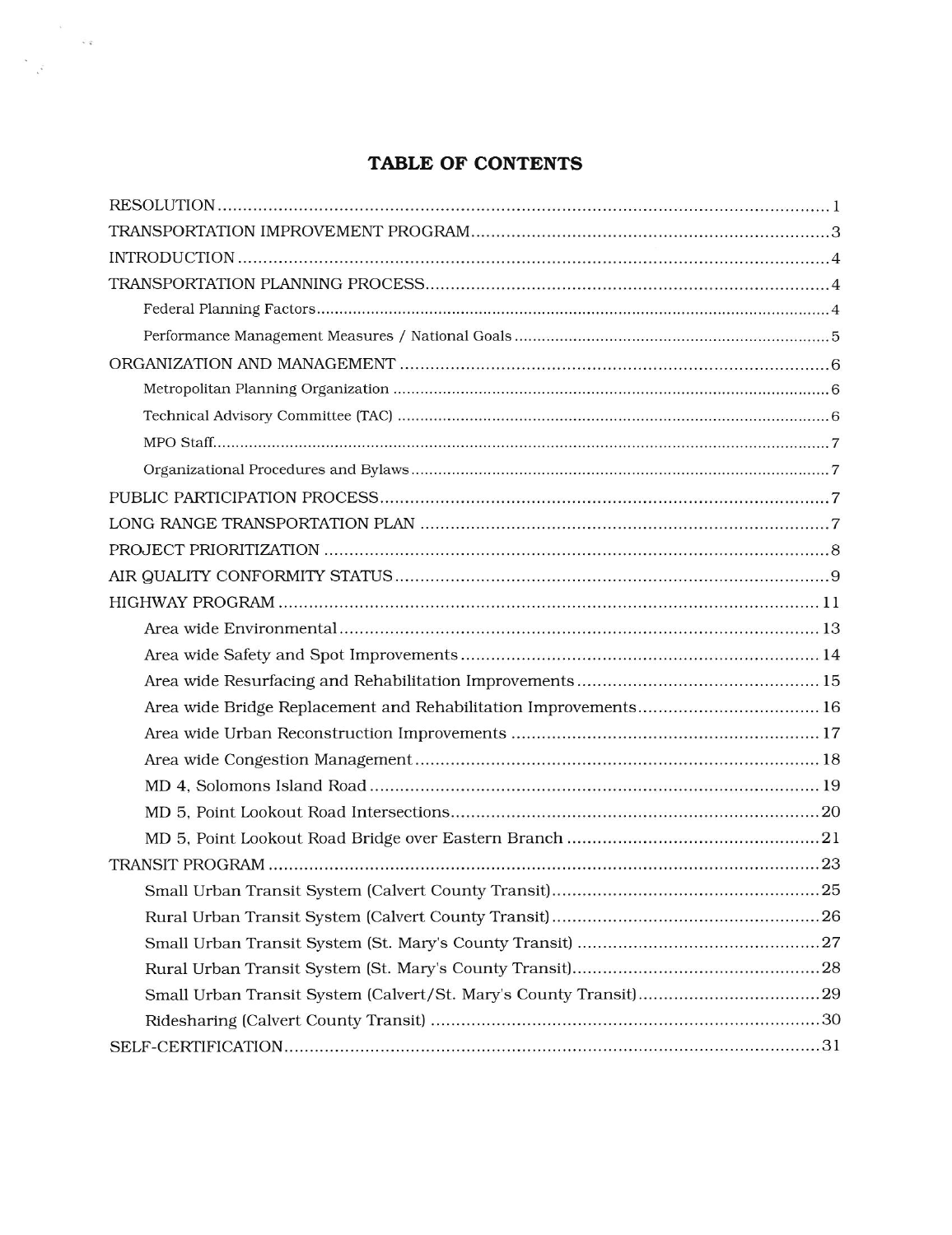$\label{eq:2} \begin{array}{c} \mathbb{R}^2\\ \mathbb{R}^2 \end{array}$  $\frac{1}{2}$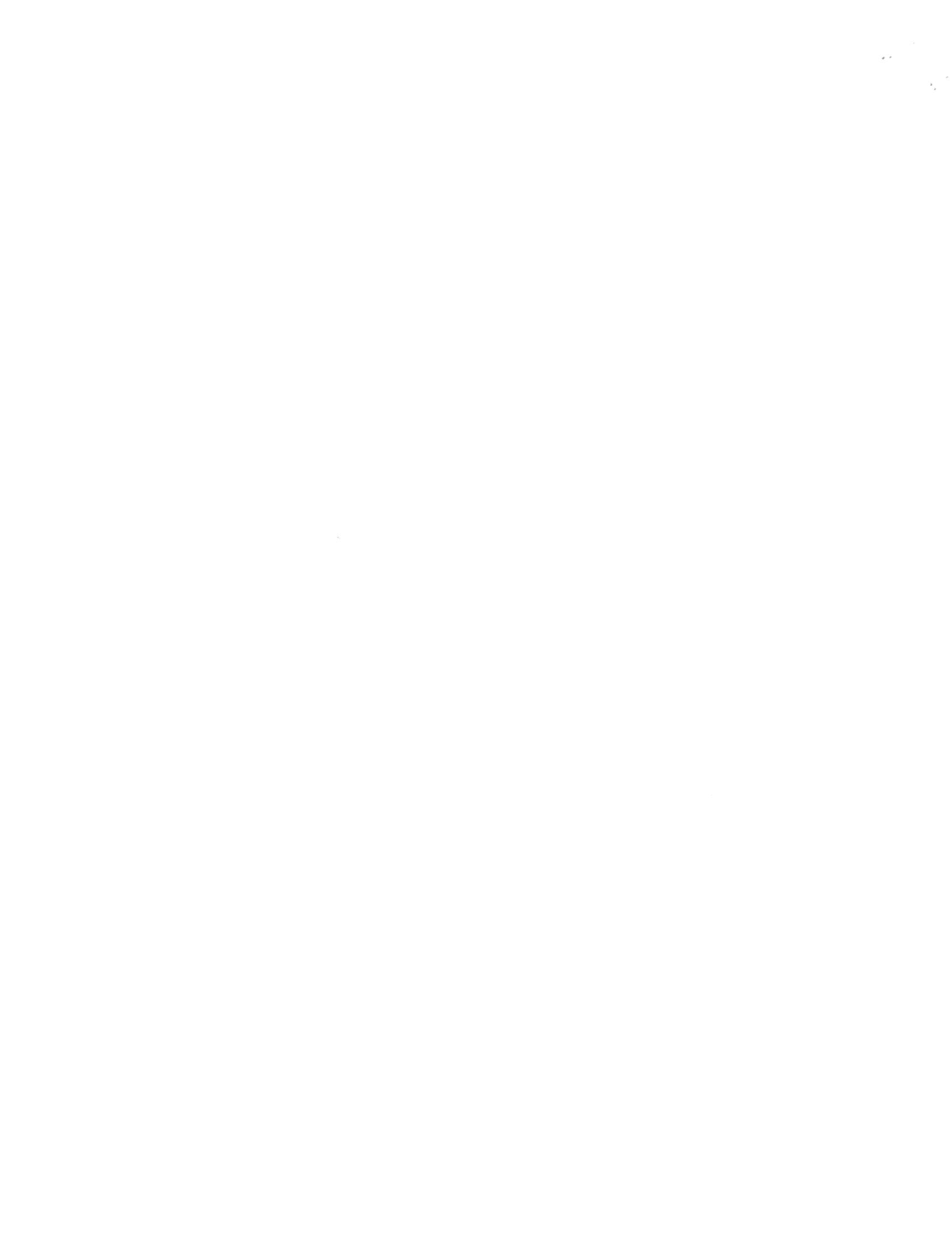#### CALVERT - ST. MARY'S METROPOLITAN PLANNING ORGANIZATION TRANSPORTATION IMPROVEMENT PROGRAM FY 2018 - 2021

#### RESOLUTION BY THE CALVERT . ST. MARY'S METROPOLITAN PLANNING ORGANIZATION COUNCIL ADOPTING THE FY 2018 -FT 2O2I TRANSPORTATION IMPROVEMENT PROGRAM RESOLUTION 06-2017

**WHEREAS**, the Calvert - St. Mary's Metropolitan Planning Organization (C-SMMPO) was established to conduct regional transportation planning for the C-SMMPO area in accordance with Federal requirements; and

WHEREAS, the C-SMMPO Council is the governing body for the C-SMMPO; and

WHEREAS, the Maryland Department of Transportation and the C-SMMPO prepared the FY 2018 - FY 2021 Transportation Improvement Program (TIP); and

WHEREAS, the FY 2018 - FY 2021 TIP was presented at a public meeting of the C-SMMPO Council on May 18, 2017 and consistent with the requirements of the MPOs adopted Public Participation Process a 15-day public comment period extending from May 3,2017, through May 18, 2Ol7 was instituted prior to the public meeting; and

NOW THEREFORE, BE IT RESOLVED that the C-SMMPO Council does hereby adopt the FY 2018 - FY 2021 TIP for the C-SMMPO area.

 $0.20$  MP Todd B. Morgan - Council Chairperson for 2017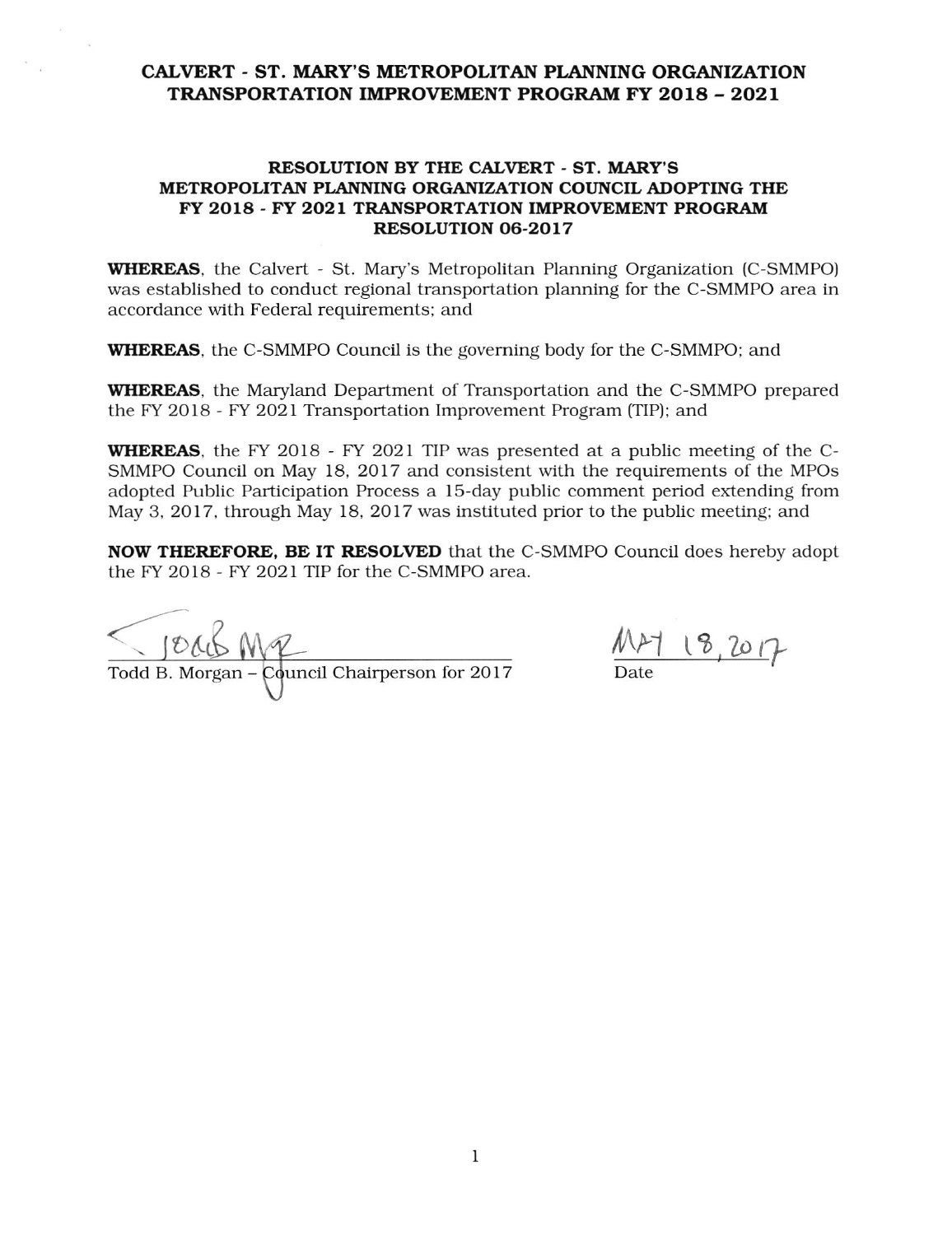## CALVERT - ST. MARY'S METROPOLITAN PLANNING ORGANIZATION TRANSPORTATION IMPROVEMENT PROGRAM FY 2OI8 -2O2I